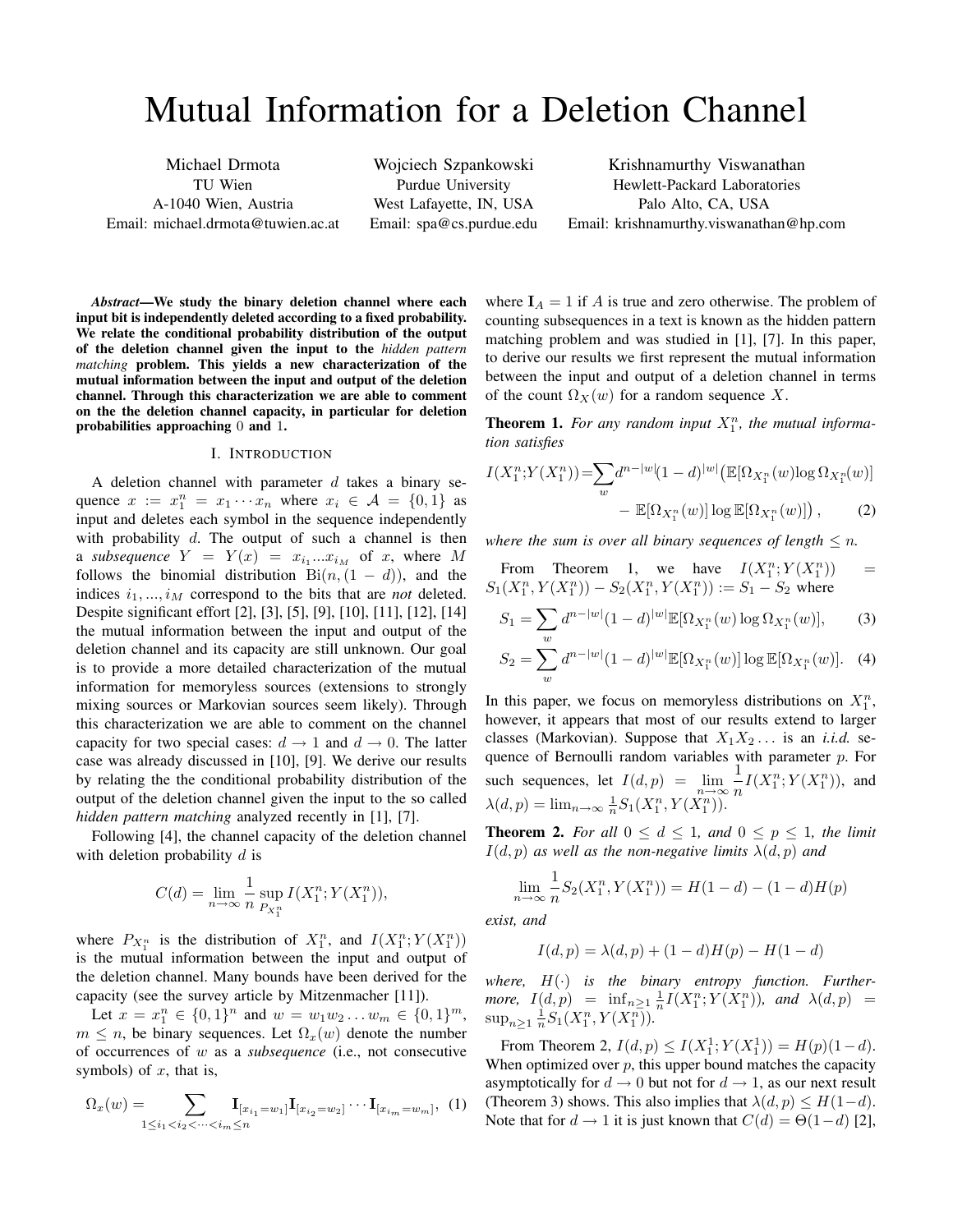[11], [12]. Our next result is a bound on  $I(d, p)$  that implies that, in contrast to the case  $d \rightarrow 0$ , *i.i.d.* distributions over the inputs  $X_1^n$  do not asymptotically achieve capacity as  $d \to 1$ .

**Theorem 3.** *For all*  $p \geq 0$ *, as*  $d \rightarrow 1$ 

$$
I(d,p) \leq K(1-d)^{4/3} \log \frac{1}{1-d}
$$

*where the constant*  $K > 0$  *is absolute.* 

Finally we demonstrate the strength of our method by reproving Kanoria and Montanari's [10] expansion for  $I(d, p)$ for  $d \rightarrow 0$  leading to  $C(d) = I(d, 1/2) + O(d^{3/2-\epsilon}) =$  $1 + d \log d - Ad + O(d^{3/2-\epsilon})$  (cf. Theorem 4), where  $A =$  $\log(2e) - \sum_{\ell \geq 1} 2^{-\ell-1} \ell \log \ell$ . Note that the symmetric memoryless distribution is asymptotically optimal in this regime.

#### II. PROOF OF THEOREM 1 AND CAPACITY BOUND

In this section, we first prove Theorem 1 and then present a simple proof of the fact that  $C(d) \leq 1 - d$ .

# *A. Proof of Theorem 1*

To prove Theorem 1, we relate hidden pattern matching to the deletion channel through the following observation. For all  $x_1^n \in \mathcal{A}^n$ 

$$
P(Y(X_1^n) = w | X_1^n = x_1^n) = \Omega_{x_1^n}(w) d^{n-|w|} (1-d)^{|w|}. \tag{5}
$$

We use X and Y to abbreviate  $X_1^n$  and  $Y(X_1^n)$  respectively. Using (5), we will compute  $H(Y)$  and  $H(Y|X)$  and use  $I(X;Y) = H(Y) - H(Y|X)$  to prove the theorem. We  $\sum_{x \in A^n} P(X = x) \Omega_x(w) d^{n-|w|} (1 - d)^{|w|}$  which leads to first compute  $H(Y)$ . Observe that, from (5)  $P(Y = w) =$ 

$$
H(Y) = -\sum_{w} d^{n-|w|} (1-d)^{|w|} \left( \mathbb{E}[\Omega_{X_1^n}(w)] \log \mathbb{E}[\Omega_X(w)] + \mathbb{E}[\Omega_X(w)] \log(d^{n-|w|}(1-d)^{|w|}) \right).
$$
 (6)

Next, we compute the conditional entropy  $H(Y|X)$ . Notice that for  $x \in \mathcal{A}^n$  and  $y \in \mathcal{A}^m$  we have  $P(x, y)$  $P(x)\Omega_x(y)d^{n-m}(1-d)^m$ . Combining this with (5) we obtain

$$
H(Y|X) = -\sum_{w} d^{n-|w|} (1-d)^{|w|} (\mathbb{E}[\Omega_X(w) \log \Omega_X(w)) + \mathbb{E}[\Omega_X(w)] \log d^{n-|w|} (1-d)^{|w|}). \tag{7}
$$

The theorem follows from (6) and (7).

#### *B. Upper Bound for the Capacity*

It is well known that the capacity  $C(d)$  of a deletion channel with deletion probability  $d$  can be bounded from above by the capacity of an erasure channel with the erasure probability d (e.g., see [3]). We provide a direct proof of this fact. To do so, we first compute the expectation of  $\Omega_X(w)$ .

**Lemma 1.** For any random  $X_1^n$ , and all binary sequences w

$$
\mathbb{E}\left[\Omega_{X_1^n}(w)\right] = \binom{n}{|w|} \overline{P}_n(w),
$$

*where*

$$
\overline{P}_n(w) = \frac{1}{\binom{n}{|w|}} \sum_{i_1 < \dots < i_m} P(X_{i_1} = w_1, X_{i_2} = w_2, \dots, X_{i_m} = w_m)
$$

with  $\sum_{|w|=m} \overline{P}_n(w) = 1$ . In particular, if X is memoryless, *then*  $\overline{P}_n(w) = P(w)$  *where*  $P(w)$  *is the probability that*  $X_1X_2...X_{|w|} = w$  *(see [1] for dynamic X).* 

*Proof:* Taking expectation on both sides of (1) we have

$$
\sum_{1 \le i_1 < \dots < i_m \le n} P(X_{i_1} = w_1, \dots, X_{i_m} = w_m) = \binom{n}{|w|} \overline{P}_n(w).
$$
\nproving the lemma.

proving the lemma.

Lemma 2. *For any distribution on the input binary ran* $dom$  sequence  $X_1^n$ , and and deletion probability  $d \geq 0$ ,  $I(X_1^n; Y(X_1^n)) \leq n(1-d).$ 

*Proof:* Following Theorem 1, we can write  $I(X_1^n; Y(X_1^n)) = S_1 - S_2$  where  $S_1$  and  $S_2$  are defined in (3)–(4). Since  $\Omega_X(w) \leq {n \choose |w|}$  we first have

$$
S_1 \le \sum_w d^{n-|w|} (1-d)^{|w|} \log \binom{n}{|w|} \mathbb{E}[\Omega_X(w)]
$$

and this in combination with Lemma 1 gives us

$$
I(X_1^n; Y(X_1^n))
$$
  
\n
$$
\leq -\sum_{w} d^{n-|w|} (1-d)^{|w|} {n \choose |w|} \overline{P}_n(w) \log \overline{P}_n(w)
$$
  
\n
$$
= -\sum_{m=0}^n d^{n-m} (1-d)^m {n \choose m} \sum_{|w|=m} \overline{P}_n(w) \log(\overline{P}_n(w)).
$$
 (8)

Since for all  $m \geq 0$ ,  $\overline{P}_n(w)$  is a probability distribution over  $w \in \mathcal{A}^m$ , we have  $\sum_{|w|=m} \overline{P}_n(w) \log(1/\overline{P}_n(w)) \le \log 2^m =$  $m$ , and consequently

$$
\sum_{m=0}^{n} \sum_{|w|=m} d^{n-m} (1-d)^m {n \choose m} m = n \cdot (1-d).
$$

Substituting this in  $(8)$  completes the proof, and also establishes an upper bound of  $C(d) \leq 1 - d$  for the capacity.

# III. MEMORYLESS INPUT DISTRIBUTIONS

We now restrict the channel input distributions to be memoryless over  $A$  with  $p$  denoting the probability of "0". We prove Theorems 2 and 3 in this section.

### *A. Proof of Theorem 2*

The next lemma follows from the definition  $\Omega_X(w)$ .

**Lemma 3.** For all binary sequences w, and all  $x^{n+k} \in A^{n+k}$ 

$$
\Omega_{x_1^{n+k}}(w) = \sum_{w_1w_2=w} \Omega_{x_1^n}(w_1)\Omega_{x_{n+1}^{n+k}}(w_2),\tag{9}
$$

*where the sum is taken over all pairs*  $w_1, w_2$  *such that their concatenation*  $w_1w_2$  *equals* w.

We also require the following lemma.

**Lemma 4.** Let  $z_m$  and  $a_m$ ,  $1 \leq m \leq M$ , be non-negative *numbers. Then we have*

$$
\sum_{m=1}^{M} z_m \log \frac{\sum_{m=1}^{M} z_m}{\sum_{m=1}^{M} a_m} \le \sum_{m=1}^{M} z_m \log \frac{z_m}{a_m}.
$$
 (10)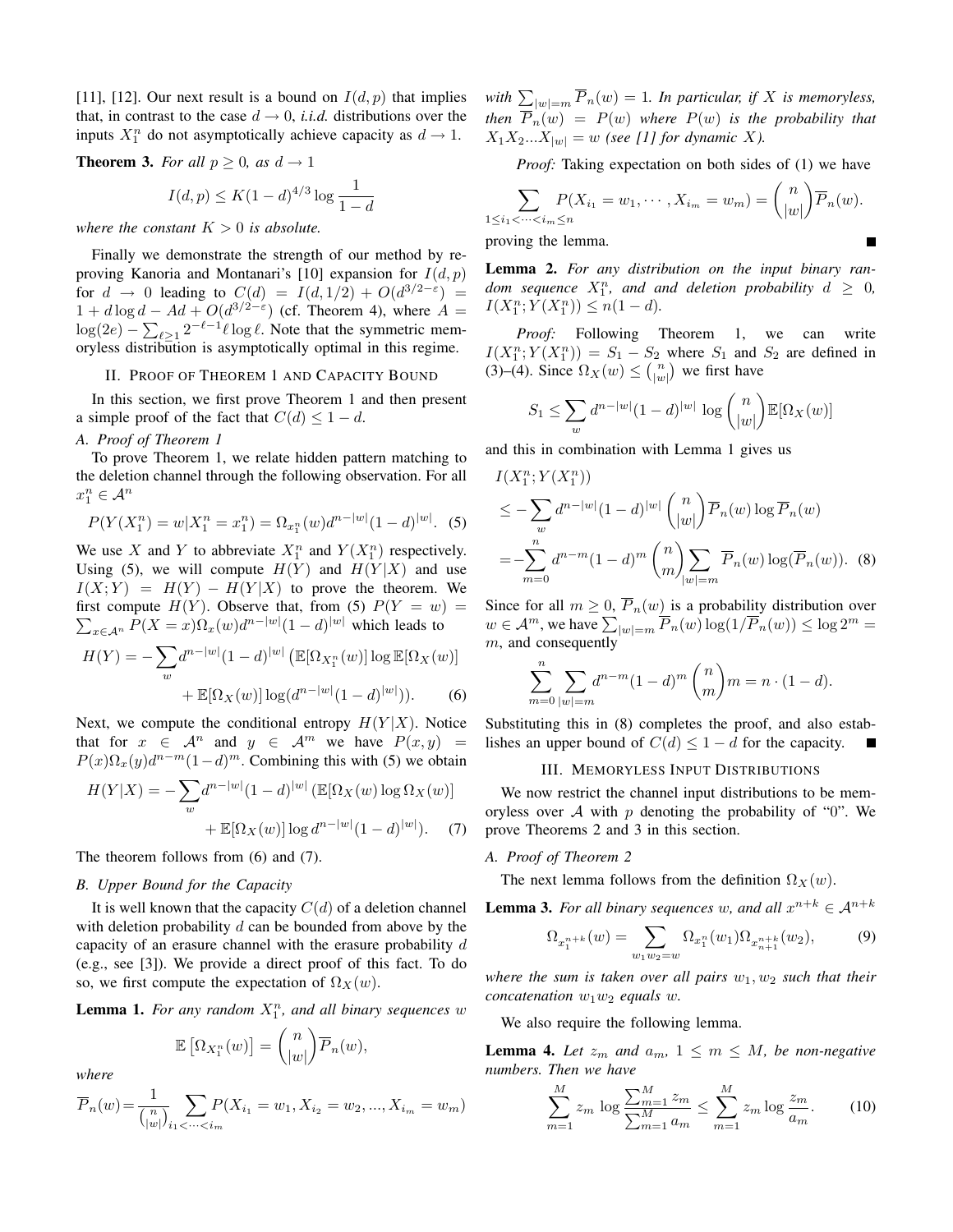*Proof:* Apply the inequality  $\log x \leq x - 1$ .

**Lemma 5.** Let  $X_1X_2...$  be a memoryless random binary *sequence. Then*

$$
I(X_1^{n+k}; Y(X_1^{n+k})) \le I(X_1^n; Y(X_1^n)) + I(X_1^k; Y(X_1^k)).
$$

*Proof:* We abbreviate  $\Omega_{X_1^n}(w_1)$  by  $\alpha(w_1)$  and  $\Omega_{X_{n+1}^{n+k}}(w_2)$  by  $\beta(w_2)$ . Applying (9) and (10) we obtain

$$
\Omega_{X_1^{n+k}}(w) \log \Omega_{X_1^{n+k}}(w) - \Omega_{X_1^{n+k}}(w) \log \mathbb{E} \left[ \Omega_{X_1^{n+k}}(w) \right]
$$
\n
$$
= \sum_{w_1w_2=w} \alpha(w_1) \beta(w_2) \log \frac{\sum_{w_1w_2=w} \alpha(w_1) \beta(w_2)}{\sum_{w_1w_2=w} \mathbb{E} \left[ \alpha(w_1) \beta(w_2) \right]}
$$
\n
$$
\leq \sum_{w_1w_2=w} \alpha(w_1) \beta(w_2) \log \frac{\alpha(w_1) \beta(w_2)}{\mathbb{E} \left[ \alpha(w_1) \beta(w_2) \right]}
$$
\n
$$
= \sum_{w_1w_2=w} \alpha(w_1) \beta(w_2) \left( \log \frac{\alpha(w_1)}{\mathbb{E} \left[ \alpha(w_1) \right]} + \log \frac{\beta(w_2)}{\mathbb{E} \left[ \beta(w_2) \right]} \right)
$$
\n(11)

where the last equality follows holds as  $\alpha(w_1)$  and  $\beta(w_2)$ are independent. Let now  $c_n = I(X_1^n; Y(X_1^n))$ . Then, by Theorem 1

$$
\begin{split} c_{n+k}=&\sum_{w} &d^{n+k-|w|}(1-d)^{|w|}\Big(\mathbb{E}\left[\Omega_{X^{n+k}_1}(w)\text{log}\,\Omega_{X^{n+k}_1}(w)\right]\\ &-\mathbb{E}\left[\Omega_{X^{n+k}_1}(w)\right]\text{log}\,\mathbb{E}\left[\Omega_{X^{n+k}_1}(w)\right]\Big)\,. \end{split}
$$

Hence by taking expectations of (11) and using the relation

$$
1 = \sum_{w_1} d^{n-|w_1|} (1-d)^{|w_1|} \mathbb{E}[\Omega_{X_1^n}(w_1)]
$$
  
= 
$$
\sum_{w} d^{n-|w|} (1-d)^{|w|} {n \choose |w|} \overline{P}_n(w) = \sum_{\ell=0}^n d^{n-\ell} (1-d)^{\ell} {n \choose \ell}
$$

(and a similar relation for the sum over  $w_2$ ) we immediately derive  $c_{n+k} \leq c_n + c_k$ . Note that we have used the property that  $X_1^n$  and  $X_{n+1}^{n+k}$  are independent and that  $X_{n+1}^{n+k}$  has the same distribution as  $X_1^k$ .

By Fekete's lemma [13] the following corollary follows.

**Corollary 1.** 
$$
I(d, p) = \inf_{n \ge 1} \frac{1}{n} I(X_1^n; Y(X_1^n)).
$$

In particular,  $I(d, p) \leq \frac{1}{n} I(X_1^n; Y(X_1^n))$  for all  $n \geq 1$ . If we apply this for  $n = 1, 2$  we find

$$
I(d, p) \le (1 - d)H(p), \text{ and}
$$
  
\n
$$
I(d, p) \le d(1 - d)(H(p) + p^2 + q^2 - 1) + (1 - d)^2 H(p),
$$

where  $q = 1-p$ . For example, by looking at the second bound we observe that  $\sup_{0 \le p \le 1} I(d, p) \le \frac{1-d}{2} + (1-d)^2$  which implies that memoryless input distributions do not meet the general upper bound  $1-d$  when  $d \rightarrow 1$ . Actually we will show that  $\sup_{0 \le p \le 1} I(d, p)$  is much smaller as  $d \to 1$  (Theorem 3).

We now prove Theorem 2. As above, we write  $I(X_1^n; Y(X_1^n)) = S_1 - S_2$ . Also, given two sequences  $a_n$ and  $b_n$ ,  $a_n \sim b_n$  if  $a_n/b_n \to 1$  as  $n \to \infty$ .

**Lemma 6.** If  $X_1^n$  is a memoryless binary sequence with *parameter* p*, then*  $S_2 \sim n \cdot (H(1-d)-(1-d)H(p))$  *as*  $n \to \infty$ .

*Proof:* By Theorem 1 and Lemma 1, and by the trivial observation  $\sum_{|w|=m} P(w) = 1$ , we have

$$
S_2 = \sum_{w} d^{n-|w|} (1-d)^{|w|} \binom{n}{|w|} P(w) \log \binom{n}{|w|} + \sum_{w} d^{n-|w|} (1-d)^{|w|} \binom{n}{|w|} P(w) \log P(w) = \sum_{m=0}^{n} d^{n-m} (1-d)^m \binom{n}{m} \log \binom{n}{m} + \sum_{m=0}^{n} d^{n-m} (1-d)^m \binom{n}{m} \sum_{|w|=m} P(w) \log P(w).
$$

The second term above can be computed directly. By the definition of the entropy we have  $\sum_{|w|=m} P(w) \log P(w) =$  $-mH(p)$ . Consequently,

$$
\sum_{m=0}^{n} d^{n-m} (1-d)^m {n \choose m} \sum_{|w|=m} P(w) \log P(w)
$$
  
= 
$$
- \sum_{m=0}^{n} d^{n-m} (1-d)^m {n \choose m} m H(p) = -n(1-d)H(p).
$$

In order to evaluate the first term we apply the results of [6], [8] about the so called *binomial sums*. Notice that

$$
\sum_{m=0}^{n} d^{n-m} (1-d)^m \binom{n}{m} \log \binom{n}{m} \sim nH(1-d).
$$

This completes the proof of the lemma.

The next step is to show a similar property for  $S_1$ , namely that  $S_1 \sim n \cdot \lambda(d, p)$ , where  $\lambda(d, p)$  is a non-negative constant. The problem is to obtain some information about  $\lambda(d, p)$ , but for this we would need precise information about the behavior of  $\Omega_X(w)$ .

**Lemma 7.** *Suppose that*  $X_1X_2...$  *is a binary memoryless* sequence and  $a_n = S_1(X_1^n, Y(X_1^n))$ . Then  $a_{n+k} \ge a_n + a_k$ .

*Proof:* We have

$$
\Omega_{X_1^{n+k}}(w) \log \Omega_{X_1^{n+k}}(w) = \left(\sum_{w_1w_2=w} \Omega_{X_1^n}(w_1) \Omega_{X_{n+1}^{n+k}}(w_2)\right)
$$
\n
$$
\times \log \left(\sum_{\tilde{w}_1\tilde{w}_2=w} \Omega_{X_1^n}(\tilde{w}_1) \Omega_{X_{n+1}^{n+k}}(\tilde{w}_2)\right)
$$
\n
$$
\geq \sum_{w_1w_2=w} \Omega_{X_1^n}(w_1) \Omega_{X_{n+1}^{n+k}}(w_2) \log \left(\Omega_{X_1^n}(w_1) \Omega_{X_{n+1}^{n+k}}(w_2)\right)
$$
\n
$$
= \sum_{w_1w_2=w} \Omega_{X_1^n}(w_1) \Omega_{X_{n+1}^{n+k}}(w_2) \log \Omega_{X_1^n}(w_1)
$$
\n
$$
+ \sum_{w_1w_2=w} \Omega_{X_1^n}(w_1) \Omega_{X_{n+1}^{n+k}}(w_2) \log \Omega_{X_{n+1}^{n+k}}(w_2)
$$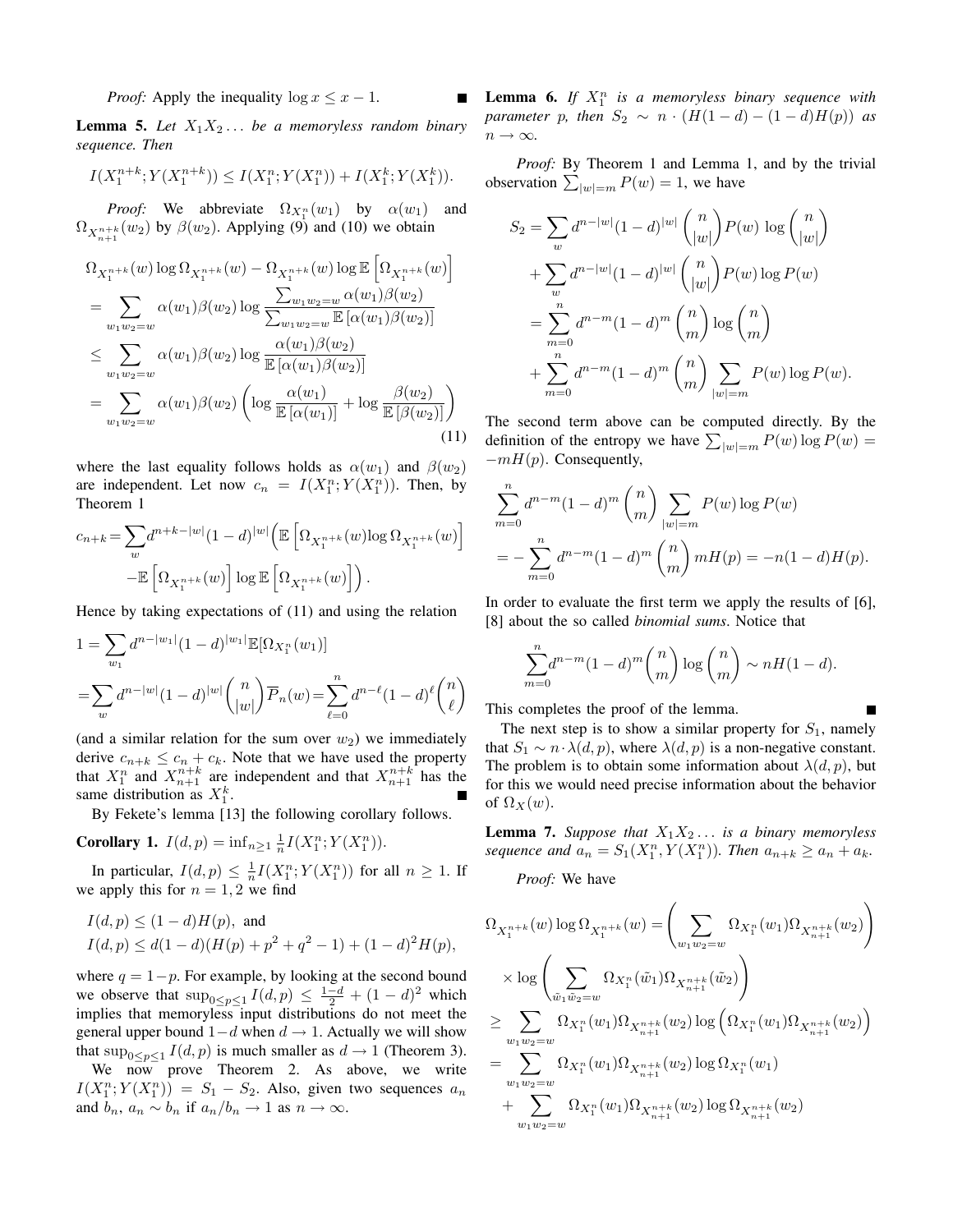and consequently

$$
a_{n+k} = \sum_{w} d^{n+k-|w|} (1-d)^{|w|} \mathbb{E} \left[ \Omega_{X_1^{n+k}}(w) \log \Omega_{X_1^{n+k}}(w) \right]
$$
  
\n
$$
\geq \sum_{w} \sum_{w_1w_2=w} d^{n+k-|w_1|-|w_2|} (1-d)^{|w_1|+|w_2|}
$$
  
\n
$$
\times \mathbb{E} \left[ \Omega_{X_1^n}(w_1) \Omega_{X_{n+1}^{n+k}}(w_2) \log \Omega_{X_1^n}(w_1) \right]
$$
  
\n
$$
+ \sum_{w} \sum_{w_1w_2=w} d^{n+k-|w_1|-|w_2|} (1-d)^{|w_1|+|w_2|}
$$
  
\n
$$
\times \mathbb{E} \left[ \Omega_{X_1^n}(w_1) \Omega_{X_{n+1}^{n+k}}(w_2) \log \Omega_{X_{n+1}^{n+k}}(w_2) \right].
$$

Hence, as in Lemma 5, we obtain that  $a_{n+k} \ge a_k + a_n$ .

The superadditivity property of Lemma 7 provides the following convergence result.

**Lemma 8.** If  $X = X_1^n$  is a binary memoryless sequence, then *there exists a non-negative constant*  $\lambda(d, p) \leq H(1-d)$  *such that*  $S_1 \sim n \cdot \lambda(d, p)$  *as*  $n \to \infty$ *.* 

*Proof:* Since  $\Omega_X(w)$  is a non-negative integer we certainly have  $S_1 \geq 0$ . Furthermore, since  $\Omega_X(w) \leq \binom{n}{|w|}$  it follows (as in the proof of Lemma 6) that

$$
S_1 \leq \sum_{w} d^{n-|w|} (1-d)^{|w|} \mathbb{E}[\Omega_X(w)] \log \binom{n}{|w|} \sim nH(1-d).
$$

Hence (using the notation  $a_n = S_1(X_1^n, Y(X_1^n)))$ 

$$
0 \leq \lambda(d, p) := \sup_{n \geq 1} \frac{a_n}{n} \leq H(1 - d).
$$

By another application of Fekete's lemma [13] the sequence  $a_n/n$  has a limit that equals the supremum sup $(a_n/n)$ . We have used the property  $a_{n+k} \ge a_n + a_k$  here.

The proof of Theorem 2 is a combination of Lemma 6 and Lemma 8. The lower bound on  $\lambda(d, p)$  follows from the fact that  $I(d, p) \geq 0$ .

Remark (Extension to Mixing Sources): Most results of this section hold for more general distributions. For example, from the proof of Lemma 6 we conclude that

$$
S_2 \sim n \cdot \left( H(1-d) - (1-d)H(\bar{P}) \right)
$$

where  $\bar{P}$  is the limit of  $\bar{P}_n$  which was defined in Lemma 1 (provided the limit exists). A distribution  $P(X_1^n)$  is said to correspond to a strongly mixing source [13] if for all  $m \leq n$ , there exist constants  $c_1$ ,  $c_2$  such that

$$
c_1 P(X_1^m) P(X_{m+1}^n) \le P(X_1^n) \le c_2 P(X_1^m) P(X_{m+1}^n).
$$

For such distributions, Lemma 7 generalizes to  $a_{n+k} \ge a_n + b_n$  $a_k + K_1$  for some constant  $K_1$ , hence Lemma 8 holds as well.

# *B. Proof of Theorem 3:*  $d \rightarrow 1$

We consider the expression in (2). We first note that the empty word does not contribute to the sum (2). Next we consider words of length 1. If  $w = 0$  and if  $X = X_1^n$  consists of m zeroes and  $n - m$  ones then  $\Omega_X(w) = m$ . The situation is completely symmetric if  $w = 1$ . Hence the contribution of words of length 1 to  $I(X^n; Y(X^n))$  is

$$
T_1 := d^{n-1}(1-d) \left( \sum_{m=1}^n m \log m \binom{n}{m} (p^m q^{n-m} + p^{n-m} q^m) \right) - d^{n-1}(1-d) (np \log(np) + nq \log(nq))
$$

where  $q = 1 - p$ . By using the inequality

$$
\log m = \log(np) + \log\left(1 + \frac{m - np}{np}\right) \le \log(np) + \frac{m - np}{np}
$$

we obtain that

$$
\sum_{m=1}^{n} m \log m \binom{n}{m} p^{m} q^{n-m}
$$
  
\n
$$
\leq \sum_{m=1}^{n} m \left( \log np + \frac{m - np}{np} \right) \binom{n}{m} p^{m} q^{n-m}
$$
  
\n
$$
= \log(np)np + \frac{npq}{np} = np \log(np) + q.
$$

Putting all parts together we obtain that  $T_1 \leq d^{n-1}(1-d) \leq$  $(1 - d).$ 

Let  $T_2$  denote the subsum of (2) corresponding to those terms with  $|w| \ge 2$ . By using the trivial estimate  $\Omega_X(w) \le$  $\binom{n}{|w|}$  and taking absolute values we obtain the upper bound

$$
T_2 \le 2 \sum_{\ell=2}^n d^{n-\ell} (1-d)^\ell {n \choose \ell} \log {n \choose \ell}
$$
  
\n
$$
\le 2 \sum_{\ell=2}^n d^{n-\ell} (1-d)^\ell \frac{n^\ell}{\ell!} \log n^\ell
$$
  
\n
$$
= 2d^n \log n \sum_{\ell \ge 2} \left( \frac{n(1-d)}{d} \right)^\ell \frac{1}{(\ell-1)!}
$$
  
\n
$$
\le 2d^n \log n \frac{n(1-d)}{d} \left( e^{n(1-d)/d} - 1 \right).
$$

If  $n(1-d) = o(1)$  this leads to  $T_2 \le C_1 n^2 (1-d)^2 \log n$ for some absolute constant  $C_1 > 0$ . Summing up and using Corollary 1, we obtain that

$$
I(d, p) \le \frac{1}{n} I(X_1^n; Y(X_1^n)) \le \frac{1-d}{n} + C_1 n(1-d)^2 \log n.
$$

Finally by choosing  $n = \lfloor (1 - d)^{-1/3} \rfloor$  we derive the upper bound

$$
I(d, p) \le K (1 - d)^{4/3} \log \frac{1}{1 - d}
$$

for an absolute constant  $K > 0$ .

## *C. Lower Bound for*  $d \rightarrow 0$

Finally, we comment on the case  $d \rightarrow 0$  that has been already solved in [10] and [9] where it is shown that  $I(d, 0.5) = 1 + d \log d - Ad + O(d^{2-\epsilon})$  as  $d \to 0$  and  $C(d) = I(d, 0.5) + O(d^{3/2-\epsilon})$ . The approach presented in [10] is quite different from ours. However, we can use our methods to obtain corresponding bounds. In particular, we easily obtain the following lower bound for  $I(d, p)$ .